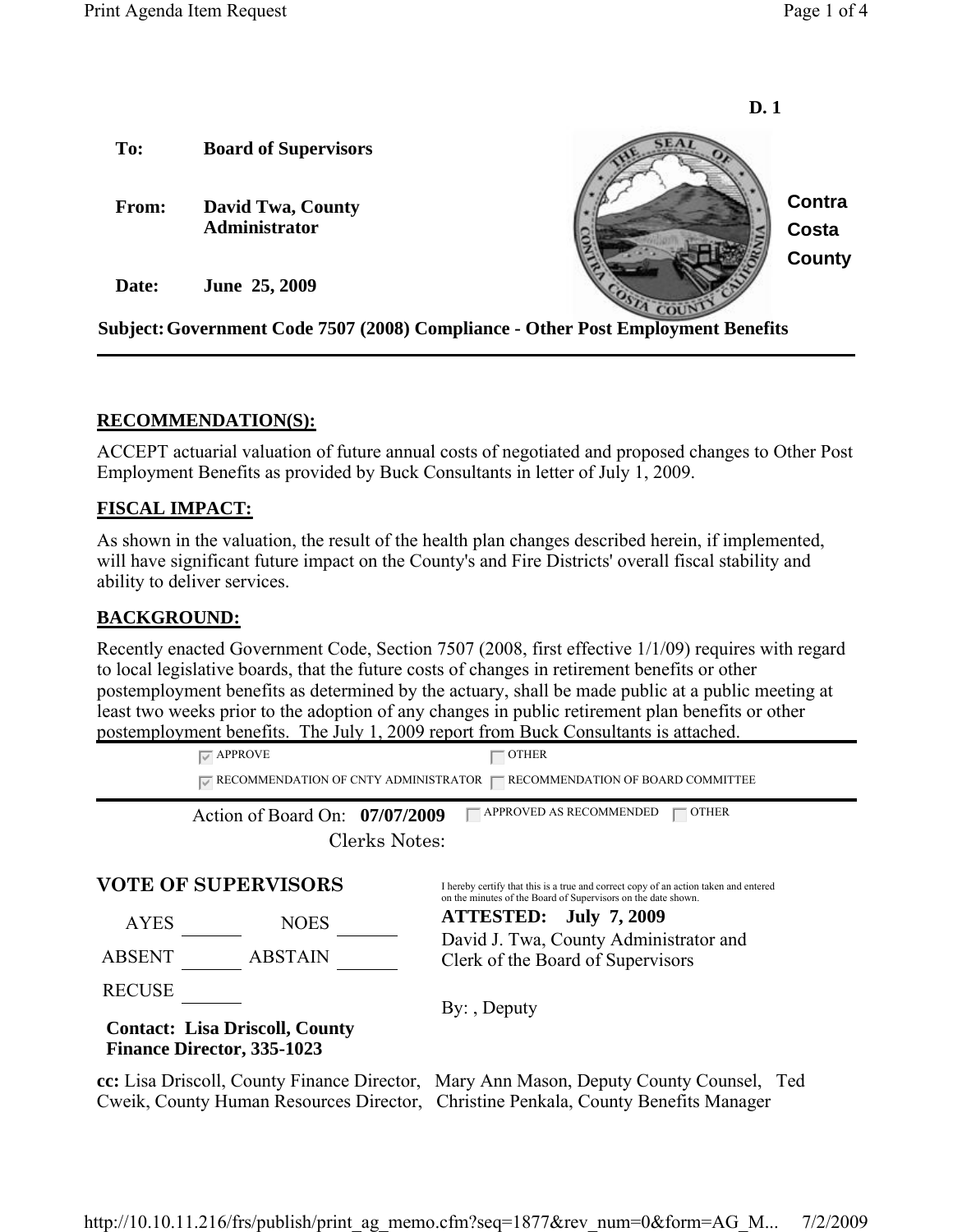

### **Subject:Government Code 7507 (2008) Compliance - Other Post Employment Benefits**

On July 21, 2009 the Board of Supervisors will consider and may take formal action with respect to proposed changes in health care benefits affecting:

|                                                                                                                                                                              | $\overline{\triangledown}$ APPROVE | $-$ other                                                                                                                                             |
|------------------------------------------------------------------------------------------------------------------------------------------------------------------------------|------------------------------------|-------------------------------------------------------------------------------------------------------------------------------------------------------|
| $\sqrt{\ }$ RECOMMENDATION OF CNTY ADMINISTRATOR<br>$\Box$ RECOMMENDATION OF BOARD COMMITTEE                                                                                 |                                    |                                                                                                                                                       |
|                                                                                                                                                                              | Action of Board On: 07/07/2009     | APPROVED AS RECOMMENDED<br><b>OTHER</b>                                                                                                               |
| Clerks Notes:                                                                                                                                                                |                                    |                                                                                                                                                       |
|                                                                                                                                                                              | <b>VOTE OF SUPERVISORS</b>         | I hereby certify that this is a true and correct copy of an action taken and entered<br>on the minutes of the Board of Supervisors on the date shown. |
| <b>AYES</b>                                                                                                                                                                  | <b>NOES</b>                        | ATTESTED: July 7, 2009                                                                                                                                |
|                                                                                                                                                                              |                                    | David J. Twa, County Administrator and                                                                                                                |
| <b>ABSENT</b>                                                                                                                                                                | <b>ABSTAIN</b>                     | Clerk of the Board of Supervisors                                                                                                                     |
| <b>RECUSE</b>                                                                                                                                                                |                                    | $By:$ , Deputy                                                                                                                                        |
| <b>Contact: Lisa Driscoll, County</b><br><b>Finance Director, 335-1023</b>                                                                                                   |                                    |                                                                                                                                                       |
| cc: Lisa Driscoll, County Finance Director, Mary Ann Mason, Deputy County Counsel, Ted<br>Cweik, County Human Resources Director, Christine Penkala, County Benefits Manager |                                    |                                                                                                                                                       |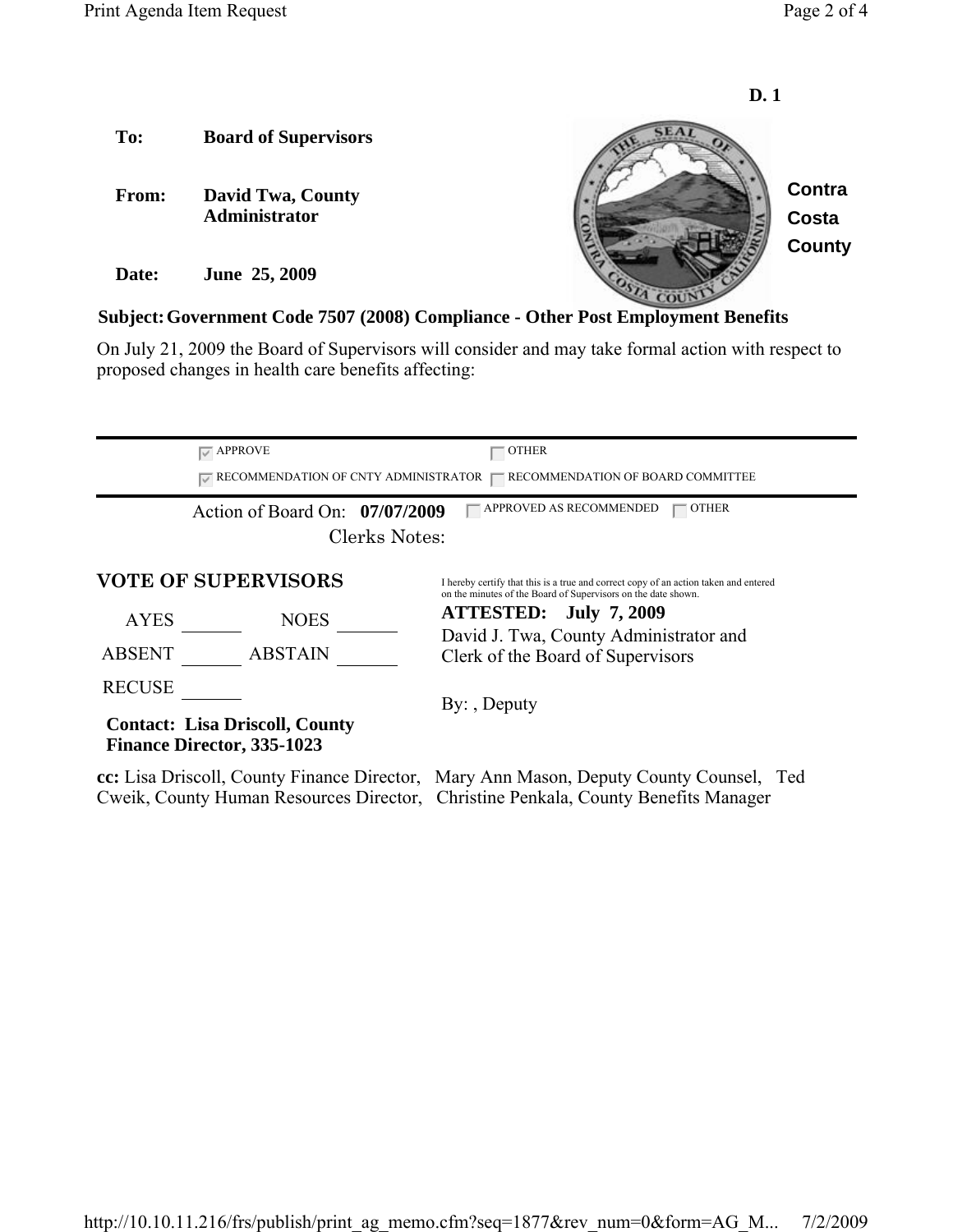# **BACKGROUND: (CONT'D)**

- both safety and non-safety unrepresented employees, elected and appointed officials and persons who retired from classifications that were unrepresented, elected or appointed at the time of retirement and who are eligible for health care coverage;
- employees represented by unions in the Coalition Bargaining Group: AFSCME Local 512, Professional and Technical Employees; AFSCME Local 2700, United clerical, Technical and Specialized Employees; Public Employees Union Local One, FACS Site Supervisor Unit; Public Employees Union Local One; SEIU Local 1021, Rank and File Unit; SEIU Local 1021, Service Line Supervisors Unit; Western Council of Engineers, and persons who retired from classifications that were represented at the time of retirement by unions currently in the Coalition Bargaining Group and who are eligible for health care coverage.

Recommended changes to health care benefits for these groups are:

- New Hires. For Unions in the Coalition Bargaining Group, employees hired after December 31, 2009 will not receive a County subsidized retiree health/dental care benefit. (This took effect for new non-safety management and unrepresented employees on 01/01/09.)
- Medicare Parts A and B. Effective 01/01/10, require enrollment in Medicare Parts A and B for individuals represented by unions in the Coalition Bargaining Group and associated retirees who become 65 on or after January 1, 2010. (This took effect for management and unrepresented employees and associated retirees effective 01/01/09.)
- Dual Coverage. Provide as of 01/01/10, that employees and retirees and dependents of employees and retirees can no longer have dual coverage in two County/District health or dental plans. This provision will apply to County and District employees and retirees who have spouses or partners who are either County or District employees or retirees.
- Premium Cost Sharing (Other Than CalPERS Plans)
	- Contra Costa Health Plan and Coordinated Dental Plans Currently shared 98% County, 2% Participant for Plan A and 90% County, 10% Participant for Plan B.
		- Effective 01/01/10, cost sharing for Plan A to change to 93% County and 7% Participant. Cost sharing for Plan B to change to 87% County and 13% Participant.
		- Effective 01/01/11, increases in Plan A and Plan B to be shared 50% by the County and 50% by the Participant, up to a maximum of 11%; portion of increase above 11% to be paid by the County.
	- Kaiser and Health Net HMO and dental plans Increases 01/01/10 and 01/01/11 to be shared 50% by the County and 50% by the Participant, up to a maximum of 11%; portion of increase above 11% to be paid by the County.
	- Health Net PPO- Increases 01/01/10 and 01/01/11 to be shared 50% by the County and 50% by the Participant.
	- Fixed Premium. Effective 06/29/11, fix the County monthly premium subsidy for all of these plans at the May 2011 amount.
- Premium Cost Sharing (CalPERS Plans)
	- All plans currently shared based on Bay Area/Sacramento Kaiser premium rate at 87% County, 13% Participant.
	- Based on that rate, increases 01/01/10 and 01/01/11 to be shared 50% by the County and 50% by the Participant, up to 11%; portion of increase above 11% to be paid by the County.
	- Fixed Premium. Effective 06/29/11, fix the County monthly premium subsidy for all CalPERS plans at the May 2011 amount County pays for the Bay Area/Sacramento Kaiser premium.